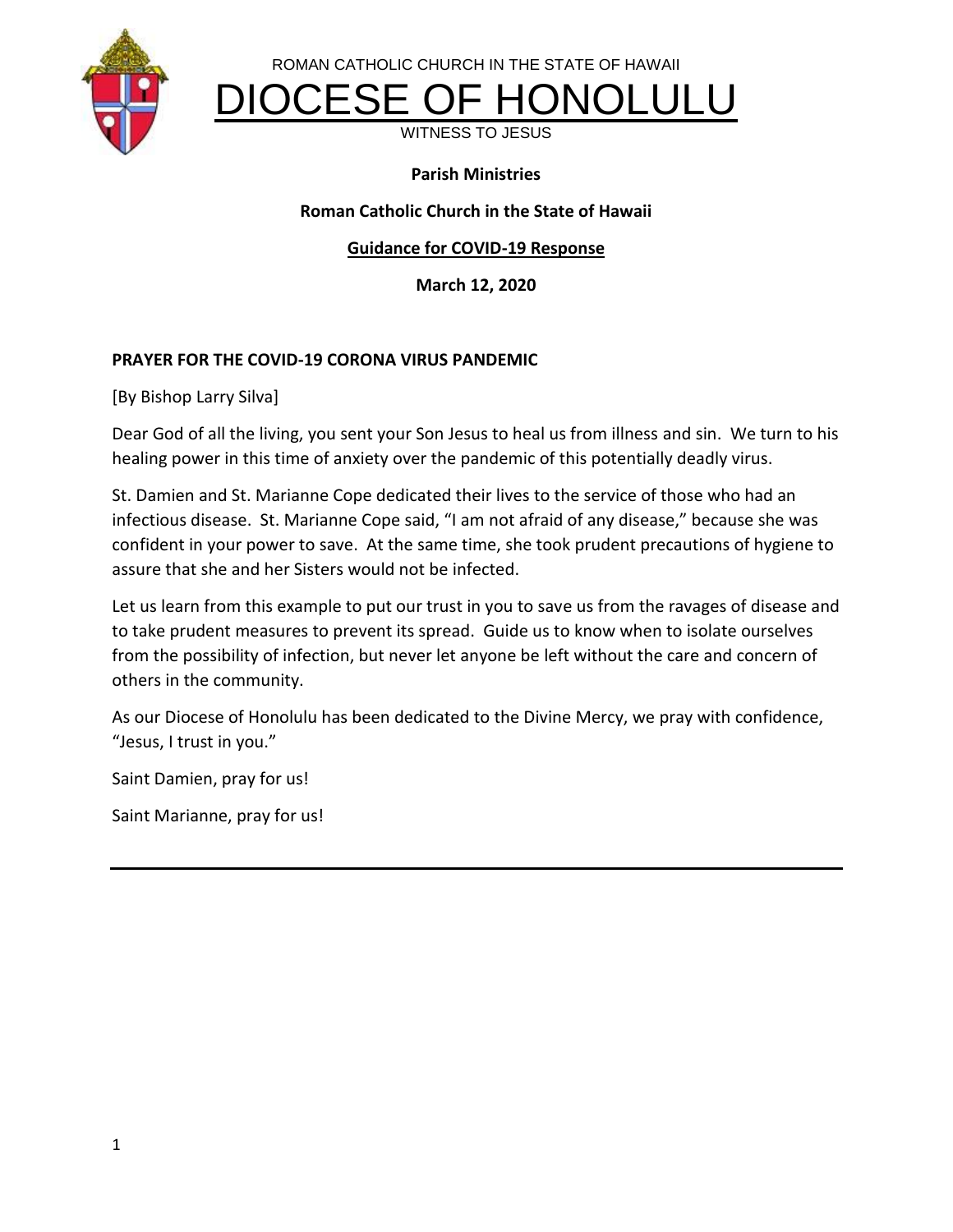

ROMAN CATHOLIC CHURCH IN THE STATE OF HAWAII DIOCESE OF HONOLULU

WITNESS TO JESUS

*The following text is adapted from the United States Centers [for Disease Control](https://www.cdc.gov/coronavirus/2019-ncov/index.html)*

*And from the [State of Hawaii, Department of Health](https://health.hawaii.gov/docd/advisories/novel-coronavirus-2019/)*

*Official COVID-19 memos issued by the Diocese of Honolulu are available at [www.catholichawaii.org/covid19](https://linkprotect.cudasvc.com/url?a=http%3a%2f%2fwww.catholichawaii.org%2fcovid19&c=E,1,t-WDlbd5jXnT3tsVAGp_FJeXNsh4o32iD4cnr1181oTuvLtjVFRtaFqdQkbgJug-aIZ1MR6XrUHXgHCaFPRw8bkBLDsSTknhLsMSIVxf&typo=1)* 

## **Introduction**

COVID-19 is a respiratory illness caused by a novel (new) virus, and we are learning more about it every day. There is currently no vaccine to protect against COVID-19. At this point, the best way to prevent infection is to avoid being exposed to the virus that causes it. Stopping transmission (spread) of the virus through everyday practices is the best way to keep people healthy.

## **1. Guidance for parish ministry programs which DO NOT have COVID-19 identified in their community.**

To prepare for possible community transmission of COVID-19, the most important thing for parishes to do now is **plan and prepare**. As the global outbreak evolves, parishes should prepare for the possibility of community-level outbreaks. Parishes want to **be ready** if COVID-19 does appear in their communities.

### **1.1 Take steps to help stop or slow the spread of respiratory infectious diseases, including COVID-19:**

- Stay home when you are sick.
- Wash your hands frequently with warm, soapy water for at least 20 seconds.
- Cover your mouth with tissues whenever you sneeze, and discard used tissues in the trash.
- Avoid people who are sick with respiratory symptoms.
- Clean frequently touched surfaces.

The Chancery and St. Stephen Diocesan Center, in addition to its current facilities cleaning regimen, is working on providing additional alcohol-based hand sanitizers throughout the workplace and in common areas. Cleaning sprays and wipes are to be used to clean and disinfect frequently touched objects and surfaces such as telephones and keyboards. Parishes are advised to do the same.

It is critical that persons do not participate in parish gatherings or activities while they are experiencing respiratory symptoms such as fever, cough, shortness of breath, sore throat, runny or stuffy nose, body aches, headache, chills or fatigue.

Currently, the Centers for Disease Control and Prevention recommends that persons remain at home until at least 24 hours after they are free of fever (100 degrees F or 37.8 degrees C) or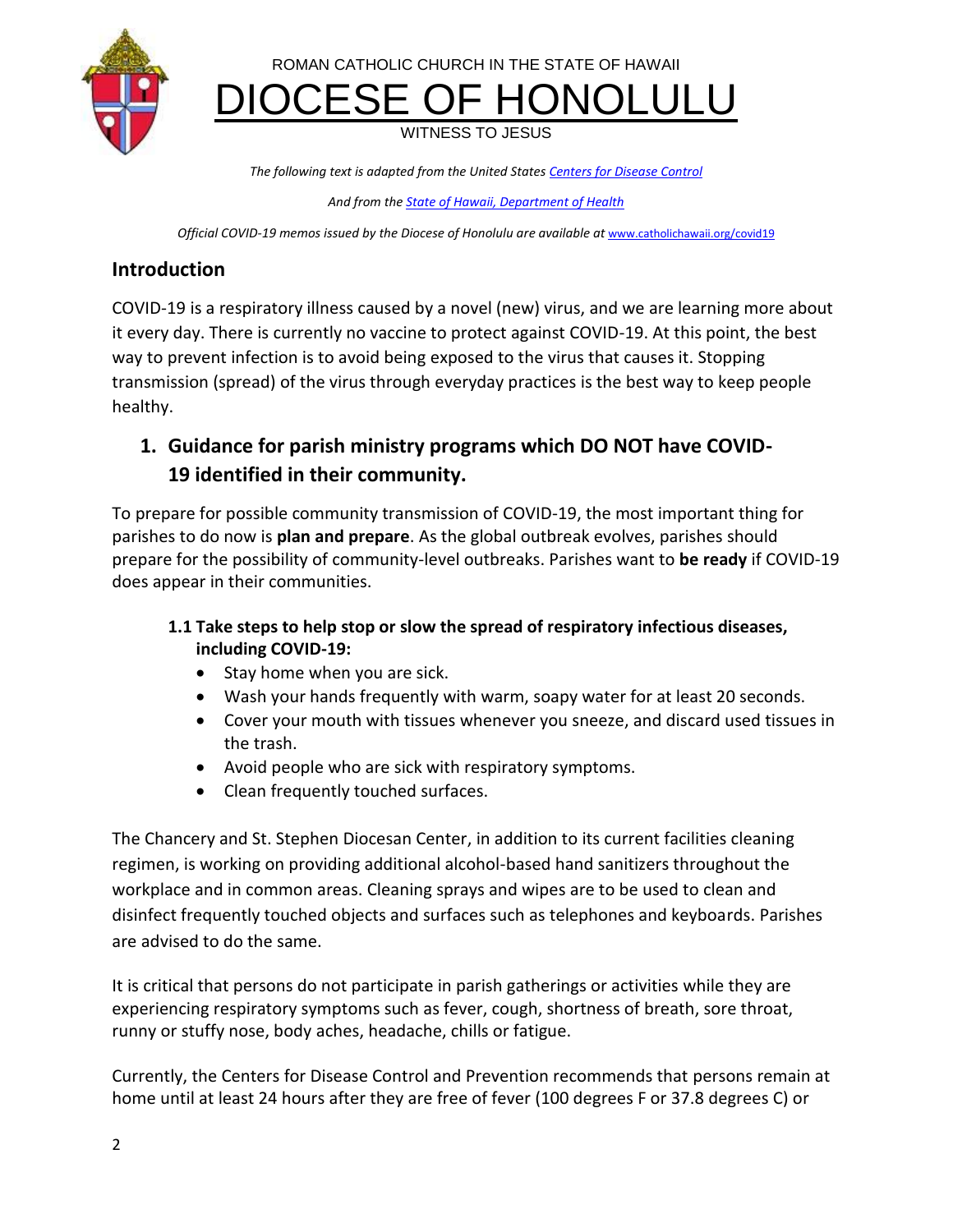ROMAN CATHOLIC CHURCH IN THE STATE OF HAWAII



DIOCESE OF HONOLULU

WITNESS TO JESUS

signs of a fever without the use of fever-reducing medications. Many times, with the best of intentions, persons will attend parish-sponsored events even though they feel ill.

The Center for Disease Control offers several free handwashing resources that include [health](http://www.cdc.gov/handwashing/materials.html)  [promotion materials,](http://www.cdc.gov/handwashing/materials.html) information on [proper handwashing technique,](https://www.cdc.gov/handwashing/when-how-handwashing.html) and [tips for families to](https://www.cdc.gov/handwashing/handwashing-family.html)  [help children develop good handwashing habits.](https://www.cdc.gov/handwashing/handwashing-family.html)

## **1.2 Establish procedures for persons who show up sick.**

- Establish procedures to ensure that a person who becomes sick during a parish gathering or arrives at a parish gathering sick is sent home as soon as possible.
- Keep a sick person separate from well persons until they can leave.
- Remember that parishes are not expected to screen persons to identify cases of COVID-19. The majority of respiratory illnesses are not COVID-19. If a community has cases of COVID-19, local health officials will help identify those individuals and will follow up on next steps.

## **1.3 Perform routine cleaning.**

- Routinely clean frequently touched surfaces (e.g., doorknobs, light switches, countertops) with the cleaners typically used. Use all cleaning products according to the directions on the label.
- Provide disposable wipes so that commonly used surfaces (e.g., desks, resources, etc.) can be wiped down by students and staff before each use.

## **1.4 Create communications plans for use with the parish community.**

 Consult with the appropriate diocesan office prior to communicating information about steps being taken by the parish to prepare, and how additional information will be shared.

**1.5 For questions about persons who plan to travel, or have recently traveled, to areas with community spread of COVID-19, refer to CDC's [FAQ for travelers.](https://www.cdc.gov/coronavirus/2019-ncov/travelers/faqs.html) Parishes can also consult with state and local health officials.**

- Parishes may need to postpone or cancel trips that could expose them to potential community spread of COVID-19.
- Persons returning from travel to areas with community spread of COVID-19 must follow guidance for self-isolation they have received from health officials.
- COVID-19 information for travel is updated regularly on the CDC [website.](https://www.cdc.gov/coronavirus/2019-ncov/travelers/index.html)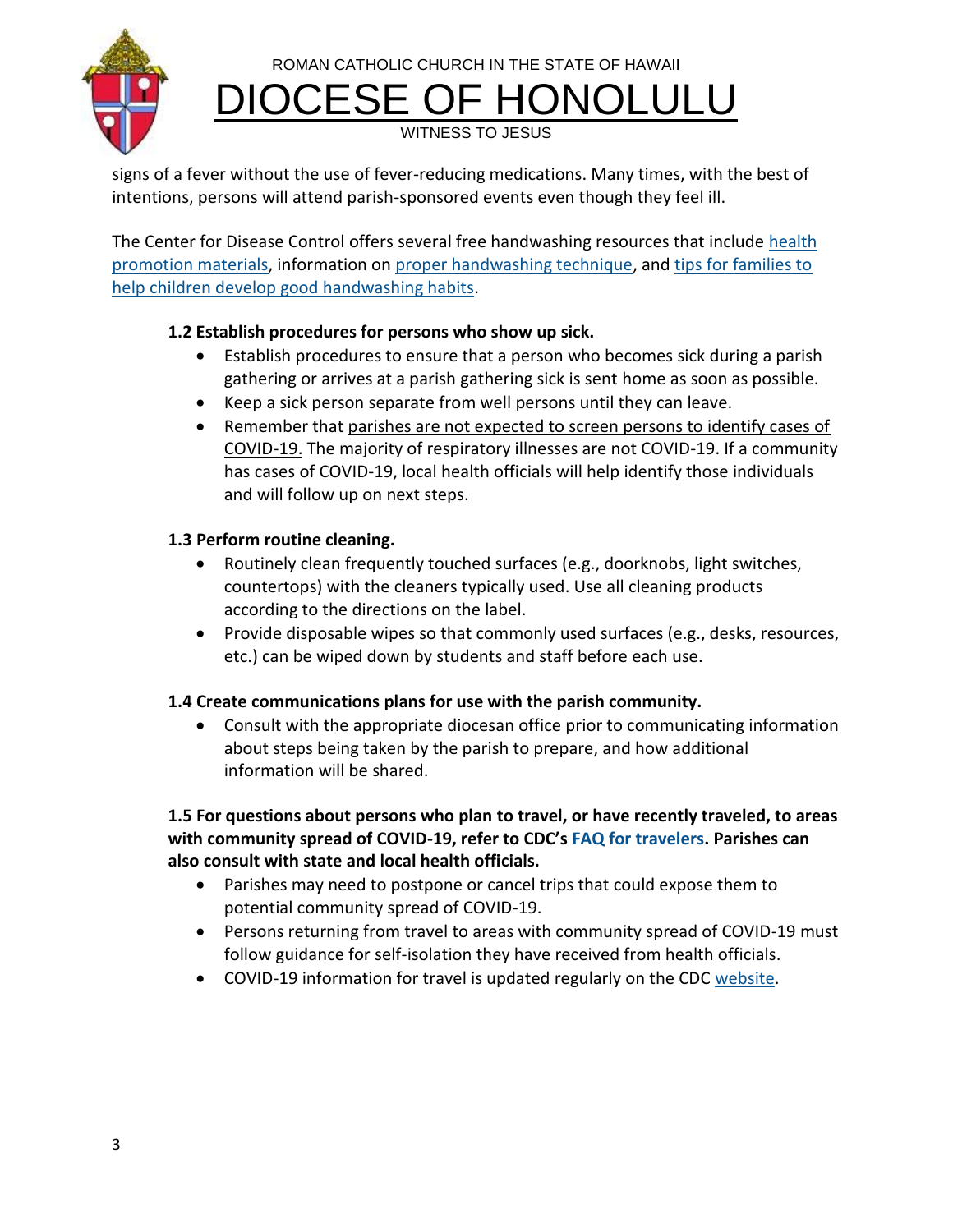

ROMAN CATHOLIC CHURCH IN THE STATE OF HAWAII DIOCESE OF HONOLULU

WITNESS TO JESUS

# **2. Guidance for parish ministries WITH IDENTIFIED CASES of COVID-19 in their community.**

If local health officials report that there are cases of COVID-19 in the community, parish programs may need to take additional steps in **response** to prevent spread. The first step for is to talk with the local health officials and appropriate diocesan office. The guidance provided here is based on current knowledge of COVID-19. As additional information becomes available about the virus, how it spreads, and how severe it is, this guidance may be updated. Pastors are encouraged to work closely with local health officials and the appropriate diocesan office to determine a course of action for their programs.

- **2.1 Determine if, when, and for how long faith formation programs may need to be temporarily suspended.**
	- Temporarily suspending programs is a strategy to stop or slow the further spread of COVID-19 in communities. Parish offices may stay open for staff members who are not ill. This will allow staff to maintain communication with families, to pray for them, and keep parishioners connected to a loving and caring parish community.
	- Parishes are not expected to make decisions about suspension or canceling events on their own. Pastors should work in close collaboration and coordination with the local health officials and the appropriate diocesan office to make suspension and large event cancellation decisions.
	- Local health officials will help to determine if, when, and for how long to take these steps. Large event cancellations or program suspensions may be recommended for 14 days, or possibly longer if advised by local health officials. The nature of these actions (e.g., geographic scope, duration) may change as the local outbreak situation evolves.

### **2.2 If an ill person attended a parish ministry gathering prior to being confirmed as a COVID-19 case:**

- Local health officials may recommend temporary program suspensions if a person attended a session prior to being confirmed as a COVID-19 case.
- Local health officials' recommendations for the scope and duration of program suspensions will be made on a case-by-case basis based on the most up-to-date information about COVID-19 and the specific cases in the impacted community.
- The Pastor should work with the local health department, appropriate diocesan office and other relevant leadership to communicate the possible COVID-19 exposure.